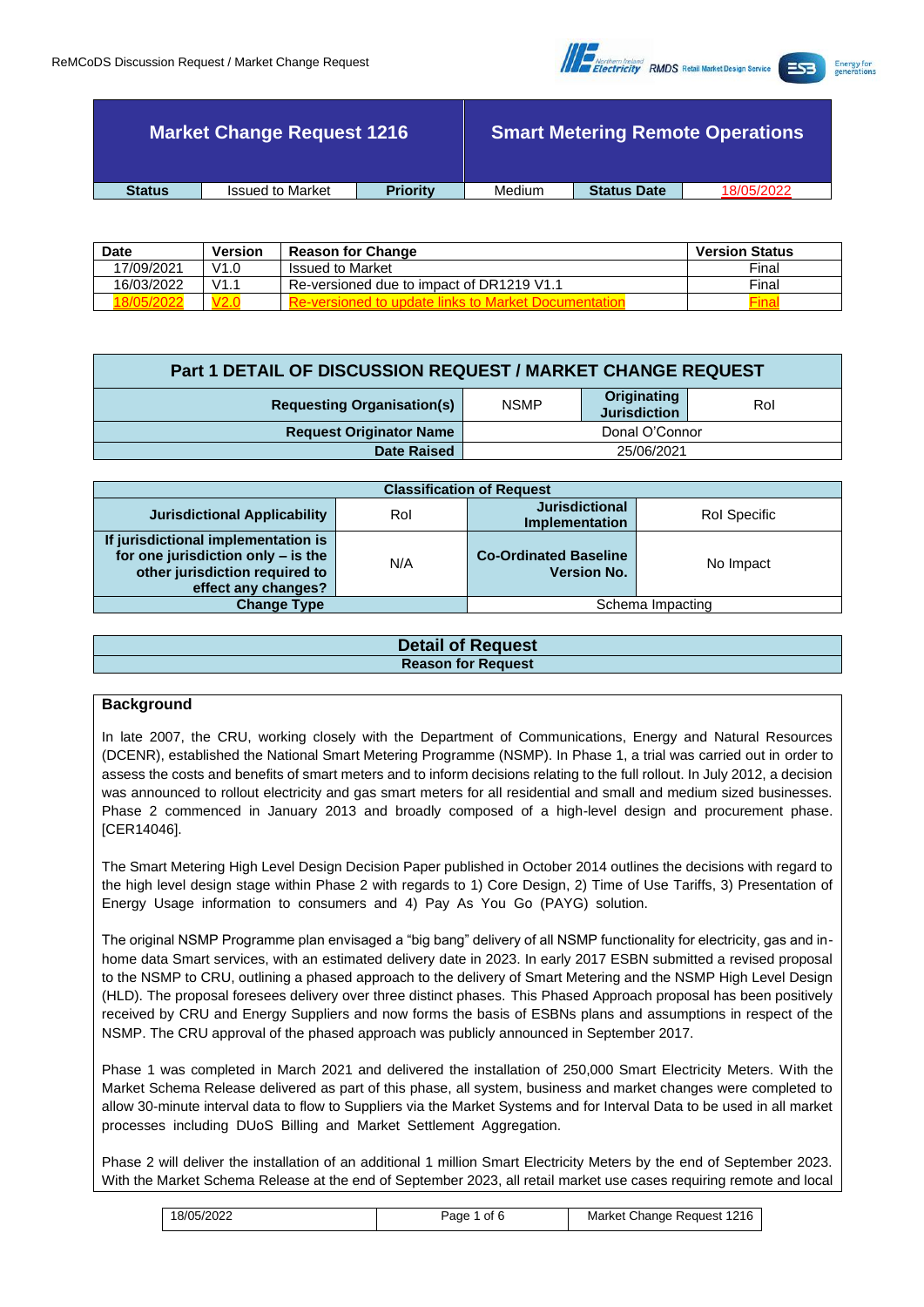

operation of the service switch in Smart Electricity Meters will be enabled. Smart Pre-Payment services with remote deenergisation/energisation can begin after this phase.

Phase 3 will deliver the installation of an additional 1 million+ Smart Electricity Meters by September 2025. Along with the Market Schema Release in September 2025, Gas Smart Metering Services and In-Home Data Services will be enabled.

NSMP Programme has implemented Phase 1 and Phase 2 has commenced. It is within this 2nd phase that the Smart Metering Remote Operations activity has commenced.

This DR provides details of the Retail Market Design changes associated with Smart Metering Remote Operations.

### **Proposed Solution**

This details the changes required to the Retail Market Design to enable the utilisation of the Remote Switch functionality of the Smart Meter.

This contains the offering of a Remote Switch capability in the following scenarios:

- De-Energise Non NPA
- De-energise NPA
- De-Energise PAYG
- Re-Energise Non NPA
- Re-Energise NPA
- Re-Energise PAYG

The PAYG requests will be enabled as part of the market release, the functionality for non-NPA and NPA will be built as part of this release, and CRU direction will indicate its enablement.

Changes to Market Messages, Data Items, Data Definitions and Data Codes are contained in the linked amended Design Documents (with track changes).

De-Energisation Non NPA and NPA

For Single Phase sites with a CTF level of 4, these will be carried out remotely, a site visit will be initiated where CTF <4 and a site visit will be initiated where intermittent comms prevent the operation of the remote switch.

De-Energise PAYG

For Single Phase MCC12 sites with a CTF level of 4 , these will be carried out remotely and a rejection will be issued where intermittent coms prevent the operation of the remote switch.

Re-Energise Non NPA, Re-energise NPA, Re-Energise PAYG

Where a site has been de-energised remotely these requests will be carried out remotely, and a site visit will be initiated where intermittent comms prevent the operation of the remote switch.

Requests received outside of the allowable de-energisation period will be rejected unless the required data provided is within the de-energisation period, De-energisation period as defined in the De-Energisation code of Practice, PAYG Consultation and the Electricity and Gas Suppliers Handbook.

As Per CRU Smart Metering Phase 2 Scope currently for Non-Interval sites a de-energisation and re-energisation confirmation cannot be carried out on the same day. The following change will allow Suppliers to be informed where a De-energisation and Re-energisation occurs on the same day.

MM106D and MM106E changes

These will be sent for all Non-Interval sites as well (unmetered will remain as is) where there is a de-energisation or re-energisation.

Non Interval same day De-energisation and Re-energisation

Where a De-energisation and Re-energisation are carried out on the same day, the MM306 won't be sent and the MM307 will be sent as normal.

| 18/05/2022 | Page 2 of 6 | Market Change Request 1216 |
|------------|-------------|----------------------------|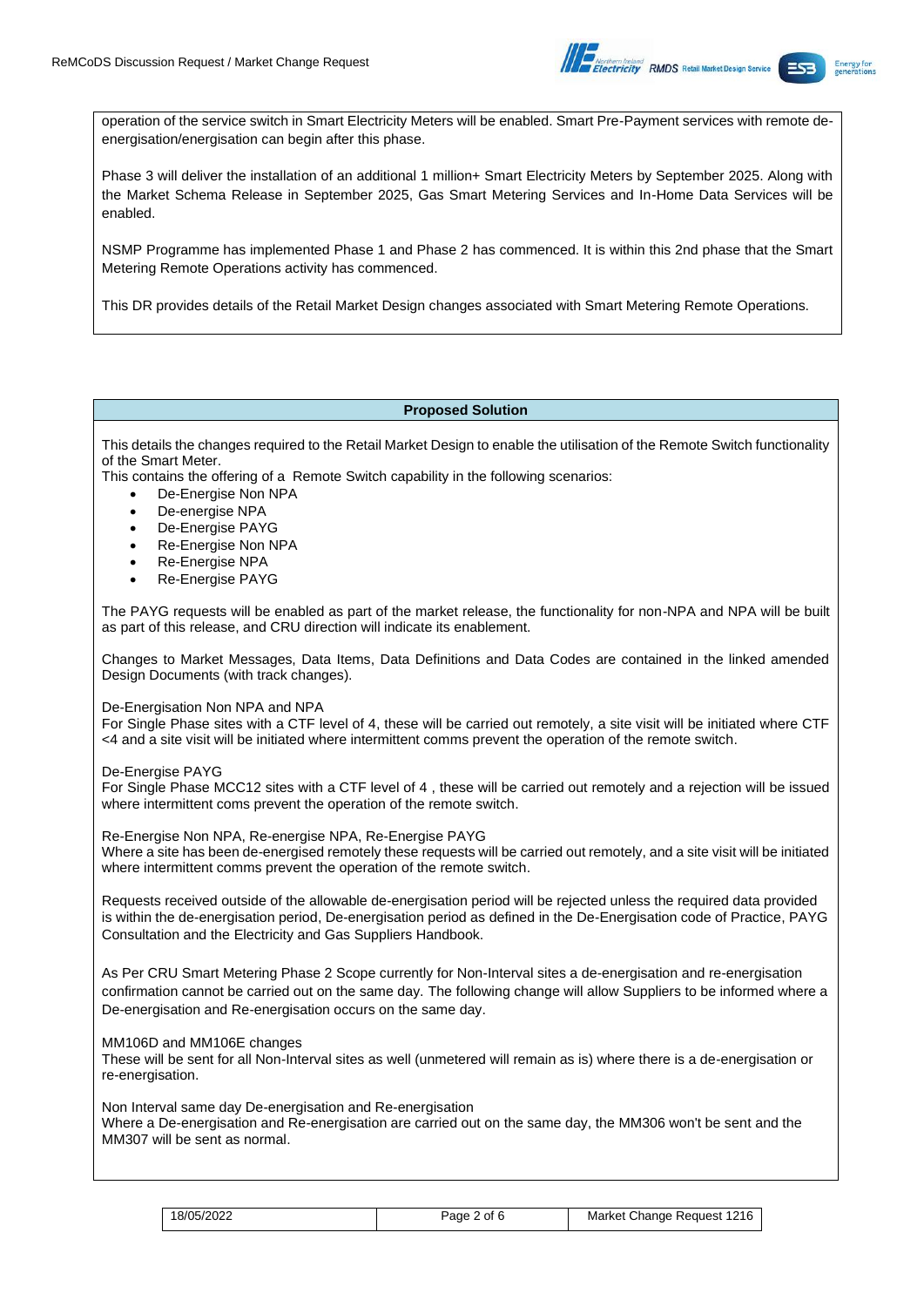

## Issuing of MM307W

Where a change from a Non-Interval MCC is carried out on the same day or the day after a Re-energisation the MM307W is issued.

## PAYG during CoS window

PAYG De-energisation/Re-energisation requests will be allowed during the CoS window.

The Prioritisation process for the V14.00.00 Schema Release, due to take place in September 2023, will indicate which MCR's are due to be implemented. If approved this DR/MCR will be included along with the following other approved MCRs:

- MCR1210
- MCR1209
- MCR1208
- MCR1193
- MCR1189

| 18/05/2022 | Page 3 of 6 | Market Change Request 1216 |  |
|------------|-------------|----------------------------|--|
|------------|-------------|----------------------------|--|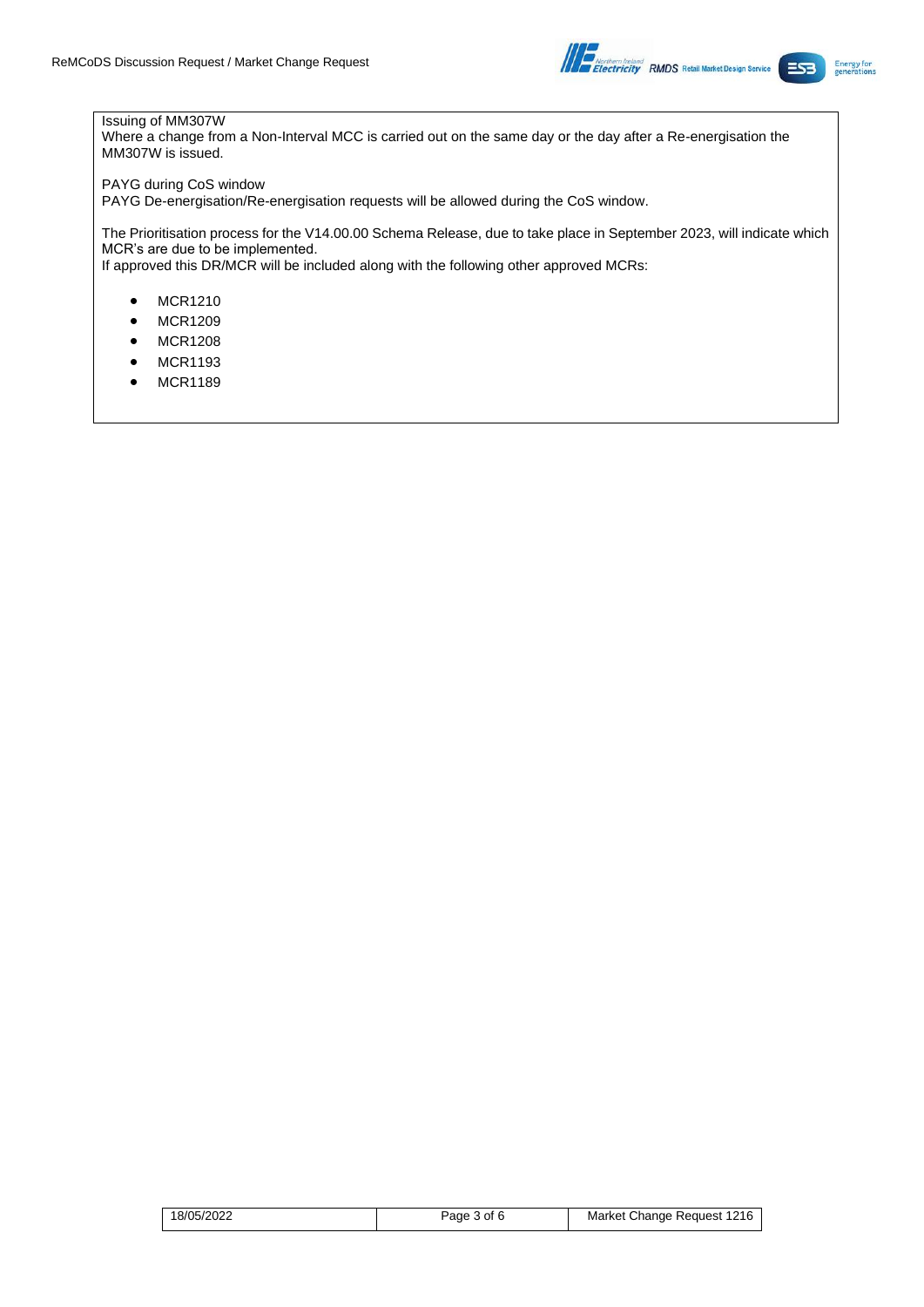

#### **Scope of Change** Jurisdiction Design Documentation Business Process DSO Backend System **Change** MP Backend System **Change** Tibco Supplier EMMA Schema Webforms Extranet/NI Market Website **ROI** 図 図 図 図 図 図 図 図 図  $\boxtimes$ NI| □ │ □ │ □ │ □ │ □ │ □ │ □ │ □ │ □

**Co-Ordinated Baseline Market Design Documents Impacted by Request**

| Message No. | <b>Message Name</b>                                        | <b>CoBL</b> | <b>ROI</b> | <b>NI</b> |
|-------------|------------------------------------------------------------|-------------|------------|-----------|
| 017         | Meter Point Status Change Request                          |             | <b>MMG</b> |           |
| 102P        | Change of Supplier Provisional Acceptance                  |             | <b>MMG</b> |           |
| 106D        | Meter Point Status Confirmation DeEnergisation             |             | <b>MMG</b> |           |
| 106E        | Meter Point Status Confirmation Energisation               |             | <b>MMG</b> |           |
| 117R        | Meter Point Status Request Rejection                       |             | <b>MMG</b> |           |
| 131         | <b>Work Status</b>                                         |             | <b>MMG</b> |           |
| 300         | Validated Non Interval Readings Scheduled                  |             | <b>MMG</b> |           |
| 300S        | Validated Non Interval Readings Special                    |             | <b>MMG</b> |           |
| 300W        | Withdrawn Non Interval Readings                            |             | <b>MMG</b> |           |
| 305         | Non Settlement Estimates                                   |             | <b>MMG</b> |           |
| 306         | Meter Point Status Change Confirmation<br>DeEnergisation   |             | <b>MMG</b> |           |
| 306W        | Meter Point status Change DeEnergisation<br>Withdrawn Read |             | <b>MMG</b> |           |
| 307W        | Meter Point Status Change Energisation Withdrawn<br>Read   |             | <b>MMG</b> |           |
| 308         | Non Interval Load Factor Reading Exception                 |             | <b>MMG</b> |           |

18/05/2022 Page 4 of 6 Discussion Request1216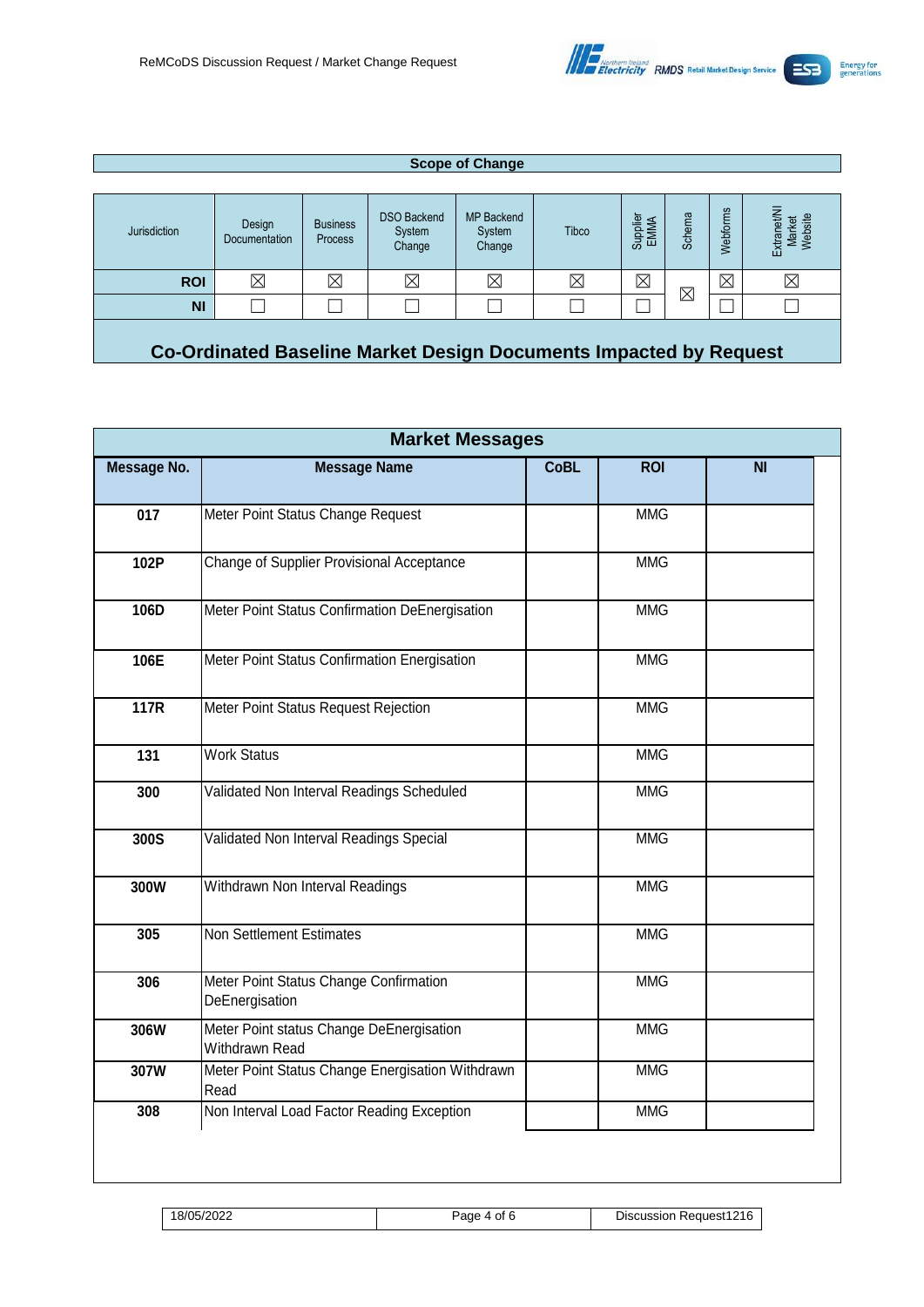

# **Data Definitions**

*No Impact*

## **Data Codes**

**New Meter Point Status Codes on MM300 MM300W MM305 MM306 MM306W MM308 MM102P MM106D MM300S**

DR De-energised Remote

## **NewMeter Point StatusReason Codes on MM017** D05 De-energise (HH PAYG) E05 Re-energise (HH PAYG)

**Work Type on MM131** W208 Re-energise PAYG

## **Reject Reason on MM117R**

ODP – Outside de-energise period.

Set "Valid in NI?" to "No". *No Impact at present*

| <b>Market Message Implementation Guides</b> |        |           |  |
|---------------------------------------------|--------|-----------|--|
| <b>ROI</b>                                  | Yes/No | <b>NI</b> |  |
| Data Processing                             | Yes    |           |  |
| <b>Meter Registration</b>                   | Yes    |           |  |
| <b>Meter Works</b>                          | Yes    |           |  |

# **Comments All Market Design Documentation for SMART Metering Retail Market Design Workshops affected by this MCR can be found on the RMDS SharePoint Website.** [MPD01 Change of Supplier Non Interval](https://electricitysupplyboard.sharepoint.com/sites/ESBNTWKS/rmds/Supplier%20Queries%20for%20SMART/Forms/AllItems.aspx?originalPath=aHR0cHM6Ly9lbGVjdHJpY2l0eXN1cHBseWJvYXJkLnNoYXJlcG9pbnQuY29tLzpmOi9zL0VTQk5UV0tTL3JtZHMvRW9OY1g4d1Bxb2RGbmVCS2VycW5jb1FCQkRjNzkxUDBkc2pCOWVXV0x6TEZyZz9ydGltZT1VdHhpekQ4djJVZw&id=%2Fsites%2FESBNTWKS%2Frmds%2FSupplier%20Queries%20for%20SMART%2FDraft%20v14%20Market%20Documentation%2FMPDs%2FMPD%2001%20CoS%20Non%20Interval%5FV14%20Working%20Draft%2Epdf&parent=%2Fsites%2FESBNTWKS%2Frmds%2FSupplier%20Queries%20for%20SMART%2FDraft%20v14%20Market%20Documentation%2FMPDs) [MPD02 Change of Supplier Interval](https://electricitysupplyboard.sharepoint.com/sites/ESBNTWKS/rmds/Supplier%20Queries%20for%20SMART/Forms/AllItems.aspx?originalPath=aHR0cHM6Ly9lbGVjdHJpY2l0eXN1cHBseWJvYXJkLnNoYXJlcG9pbnQuY29tLzpmOi9zL0VTQk5UV0tTL3JtZHMvRW9OY1g4d1Bxb2RGbmVCS2VycW5jb1FCQkRjNzkxUDBkc2pCOWVXV0x6TEZyZz9ydGltZT1VdHhpekQ4djJVZw&id=%2Fsites%2FESBNTWKS%2Frmds%2FSupplier%20Queries%20for%20SMART%2FDraft%20v14%20Market%20Documentation%2FMPDs%2FMPD%2002%20Change%20of%20Supplier%20QH%20%2D%20Working%20Draft%20v14%20%281%29%2Epdf&parent=%2Fsites%2FESBNTWKS%2Frmds%2FSupplier%20Queries%20for%20SMART%2FDraft%20v14%20Market%20Documentation%2FMPDs) [MPD09 De-energisation](https://electricitysupplyboard.sharepoint.com/sites/ESBNTWKS/rmds/Supplier%20Queries%20for%20SMART/Forms/AllItems.aspx?originalPath=aHR0cHM6Ly9lbGVjdHJpY2l0eXN1cHBseWJvYXJkLnNoYXJlcG9pbnQuY29tLzpmOi9zL0VTQk5UV0tTL3JtZHMvRW9OY1g4d1Bxb2RGbmVCS2VycW5jb1FCQkRjNzkxUDBkc2pCOWVXV0x6TEZyZz9ydGltZT1VdHhpekQ4djJVZw&id=%2Fsites%2FESBNTWKS%2Frmds%2FSupplier%20Queries%20for%20SMART%2FDraft%20v14%20Market%20Documentation%2FMPDs%2FMPD%2009%20De%2DEnergisation%5FV14%20Working%20Draft%20V1%2E2%2Epdf&parent=%2Fsites%2FESBNTWKS%2Frmds%2FSupplier%20Queries%20for%20SMART%2FDraft%20v14%20Market%20Documentation%2FMPDs) [MPD09 De-energisation end](https://electricitysupplyboard.sharepoint.com/sites/ESBNTWKS/rmds/Supplier%20Queries%20for%20SMART/Forms/AllItems.aspx?originalPath=aHR0cHM6Ly9lbGVjdHJpY2l0eXN1cHBseWJvYXJkLnNoYXJlcG9pbnQuY29tLzpmOi9zL0VTQk5UV0tTL3JtZHMvRW9OY1g4d1Bxb2RGbmVCS2VycW5jb1FCQkRjNzkxUDBkc2pCOWVXV0x6TEZyZz9ydGltZT1VdHhpekQ4djJVZw&id=%2Fsites%2FESBNTWKS%2Frmds%2FSupplier%20Queries%20for%20SMART%2FDraft%20v14%20Market%20Documentation%2FMPDs%2FMPD%2009%20De%2DEnergise%20End%20to%20End%20Working%20Draft%20v14%2Epdf&parent=%2Fsites%2FESBNTWKS%2Frmds%2FSupplier%20Queries%20for%20SMART%2FDraft%20v14%20Market%20Documentation%2FMPDs) to end [MPD10 Re-energisation](https://electricitysupplyboard.sharepoint.com/sites/ESBNTWKS/rmds/Supplier%20Queries%20for%20SMART/Forms/AllItems.aspx?originalPath=aHR0cHM6Ly9lbGVjdHJpY2l0eXN1cHBseWJvYXJkLnNoYXJlcG9pbnQuY29tLzpmOi9zL0VTQk5UV0tTL3JtZHMvRW9OY1g4d1Bxb2RGbmVCS2VycW5jb1FCQkRjNzkxUDBkc2pCOWVXV0x6TEZyZz9ydGltZT1VdHhpekQ4djJVZw&id=%2Fsites%2FESBNTWKS%2Frmds%2FSupplier%20Queries%20for%20SMART%2FDraft%20v14%20Market%20Documentation%2FMPDs%2FMPD%2010%20Re%20Energise%5Fv14%20Working%20Draft%20V1%2E2%2Epdf&parent=%2Fsites%2FESBNTWKS%2Frmds%2FSupplier%20Queries%20for%20SMART%2FDraft%20v14%20Market%20Documentation%2FMPDs) [MPD10 Re-energisation end-to-end](https://electricitysupplyboard.sharepoint.com/sites/ESBNTWKS/rmds/Supplier%20Queries%20for%20SMART/Forms/AllItems.aspx?originalPath=aHR0cHM6Ly9lbGVjdHJpY2l0eXN1cHBseWJvYXJkLnNoYXJlcG9pbnQuY29tLzpmOi9zL0VTQk5UV0tTL3JtZHMvRW9OY1g4d1Bxb2RGbmVCS2VycW5jb1FCQkRjNzkxUDBkc2pCOWVXV0x6TEZyZz9ydGltZT1VdHhpekQ4djJVZw&id=%2Fsites%2FESBNTWKS%2Frmds%2FSupplier%20Queries%20for%20SMART%2FDraft%20v14%20Market%20Documentation%2FMPDs%2FMPD%2010%20Re%2DEnergise%20End%20to%20End%20Working%20Draft%20v14%2Epdf&parent=%2Fsites%2FESBNTWKS%2Frmds%2FSupplier%20Queries%20for%20SMART%2FDraft%20v14%20Market%20Documentation%2FMPDs) [MPD21 De-registration](https://electricitysupplyboard.sharepoint.com/sites/ESBNTWKS/rmds/Supplier%20Queries%20for%20SMART/Forms/AllItems.aspx?originalPath=aHR0cHM6Ly9lbGVjdHJpY2l0eXN1cHBseWJvYXJkLnNoYXJlcG9pbnQuY29tLzpmOi9zL0VTQk5UV0tTL3JtZHMvRW9OY1g4d1Bxb2RGbmVCS2VycW5jb1FCQkRjNzkxUDBkc2pCOWVXV0x6TEZyZz9ydGltZT1VdHhpekQ4djJVZw&id=%2Fsites%2FESBNTWKS%2Frmds%2FSupplier%20Queries%20for%20SMART%2FDraft%20v14%20Market%20Documentation%2FMPDs%2FMPD%2021%20De%2DRegistration%2Epdf&parent=%2Fsites%2FESBNTWKS%2Frmds%2FSupplier%20Queries%20for%20SMART%2FDraft%20v14%20Market%20Documentation%2FMPDs) [Downloadable Meter Point Files Guide](https://electricitysupplyboard.sharepoint.com/:x:/r/sites/ESBNTWKS/rmds/_layouts/15/Doc.aspx?sourcedoc=%7BEE88FBAA-425F-4EBD-9905-9CBF5DEE1CC1%7D&file=Downloadable%20Meter%20Point%20Files%20Guide%20Working%20Draft%20v14%20External.xlsx&action=default&mobileredirect=true) [MPRN Enquiry Webservice Guide](https://electricitysupplyboard.sharepoint.com/sites/ESBNTWKS/rmds/Supplier%20Queries%20for%20SMART/Forms/AllItems.aspx?originalPath=aHR0cHM6Ly9lbGVjdHJpY2l0eXN1cHBseWJvYXJkLnNoYXJlcG9pbnQuY29tLzpmOi9zL0VTQk5UV0tTL3JtZHMvRW9OY1g4d1Bxb2RGbmVCS2VycW5jb1FCQkRjNzkxUDBkc2pCOWVXV0x6TEZyZz9ydGltZT1VdHhpekQ4djJVZw&id=%2Fsites%2FESBNTWKS%2Frmds%2FSupplier%20Queries%20for%20SMART%2FDraft%20v14%20Market%20Documentation%2FBriefing%20Documents%2FMPRN%20Enquiry%20Web%20Service%20Guide%20Working%20Draft%20v14%20External%2Epdf&parent=%2Fsites%2FESBNTWKS%2Frmds%2FSupplier%20Queries%20for%20SMART%2FDraft%20v14%20Market%20Documentation%2FBriefing%20Documents) [Retail Market Participant Extranet Website](https://electricitysupplyboard.sharepoint.com/sites/ESBNTWKS/rmds/Supplier%20Queries%20for%20SMART/Forms/AllItems.aspx?originalPath=aHR0cHM6Ly9lbGVjdHJpY2l0eXN1cHBseWJvYXJkLnNoYXJlcG9pbnQuY29tLzpmOi9zL0VTQk5UV0tTL3JtZHMvRW9OY1g4d1Bxb2RGbmVCS2VycW5jb1FCQkRjNzkxUDBkc2pCOWVXV0x6TEZyZz9ydGltZT1VdHhpekQ4djJVZw&id=%2Fsites%2FESBNTWKS%2Frmds%2FSupplier%20Queries%20for%20SMART%2FDraft%20v14%20Market%20Documentation%2FBriefing%20Documents%2FRetail%20Market%20Participant%20Extranet%20Website%20Guide%5Fv14%20Working%20Draft%20%2Epdf&parent=%2Fsites%2FESBNTWKS%2Frmds%2FSupplier%20Queries%20for%20SMART%2FDraft%20v14%20Market%20Documentation%2FBriefing%20Documents) [ROI MMG Data Processing](https://electricitysupplyboard.sharepoint.com/sites/ESBNTWKS/rmds/Supplier%20Queries%20for%20SMART/Forms/AllItems.aspx?originalPath=aHR0cHM6Ly9lbGVjdHJpY2l0eXN1cHBseWJvYXJkLnNoYXJlcG9pbnQuY29tLzpmOi9zL0VTQk5UV0tTL3JtZHMvRW9OY1g4d1Bxb2RGbmVCS2VycW5jb1FCQkRjNzkxUDBkc2pCOWVXV0x6TEZyZz9ydGltZT1VdHhpekQ4djJVZw&id=%2Fsites%2FESBNTWKS%2Frmds%2FSupplier%20Queries%20for%20SMART%2FDeenergisation%20%26%20Reenergisation%20MCR%2FMarket%20Documents%2FROI%20Market%20Message%20Guide%20%2D%20Data%20Processing%20V5%2E1%20External%2Epdf&parent=%2Fsites%2FESBNTWKS%2Frmds%2FSupplier%20Queries%20for%20SMART%2FDeenergisation%20%26%20Reenergisation%20MCR%2FMarket%20Documents) [ROI MMG Meter Registration](https://electricitysupplyboard.sharepoint.com/sites/ESBNTWKS/rmds/Supplier%20Queries%20for%20SMART/Forms/AllItems.aspx?id=%2Fsites%2FESBNTWKS%2Frmds%2FSupplier%20Queries%20for%20SMART%2FDraft%20v14%20Market%20Documentation%2FMarket%20Message%20Guides%2FMarket%20Message%20Guide%20%2D%20Data%20Processing%20%5FV14%20Working%20Draft%2Epdf&parent=%2Fsites%2FESBNTWKS%2Frmds%2FSupplier%20Queries%20for%20SMART%2FDraft%20v14%20Market%20Documentation%2FMarket%20Message%20Guides) [ROI MMG Meter](https://electricitysupplyboard.sharepoint.com/sites/ESBNTWKS/rmds/Supplier%20Queries%20for%20SMART/Forms/AllItems.aspx?id=%2Fsites%2FESBNTWKS%2Frmds%2FSupplier%20Queries%20for%20SMART%2FDraft%20v14%20Market%20Documentation%2FMarket%20Message%20Guides%2FMarket%20Message%20Guide%20%2D%20Data%20Processing%20%5FV14%20Working%20Draft%2Epdf&parent=%2Fsites%2FESBNTWKS%2Frmds%2FSupplier%20Queries%20for%20SMART%2FDraft%20v14%20Market%20Documentation%2FMarket%20Message%20Guides) Works [Market Message Guide](https://electricitysupplyboard.sharepoint.com/:x:/r/sites/ESBNTWKS/rmds/_layouts/15/Doc.aspx?sourcedoc=%7B7792BFFE-2953-4A33-BC0C-A90873023D85%7D&file=Market-Schema-Guide%20_v14%20Working%20Draft.xlsx&action=default&mobileredirect=true&cid=210f7053-27fa-4c72-8129-e5020efdd415)

| 18/05/2022 | aae<br>Οt | Request1216<br>Discussion |
|------------|-----------|---------------------------|
|------------|-----------|---------------------------|